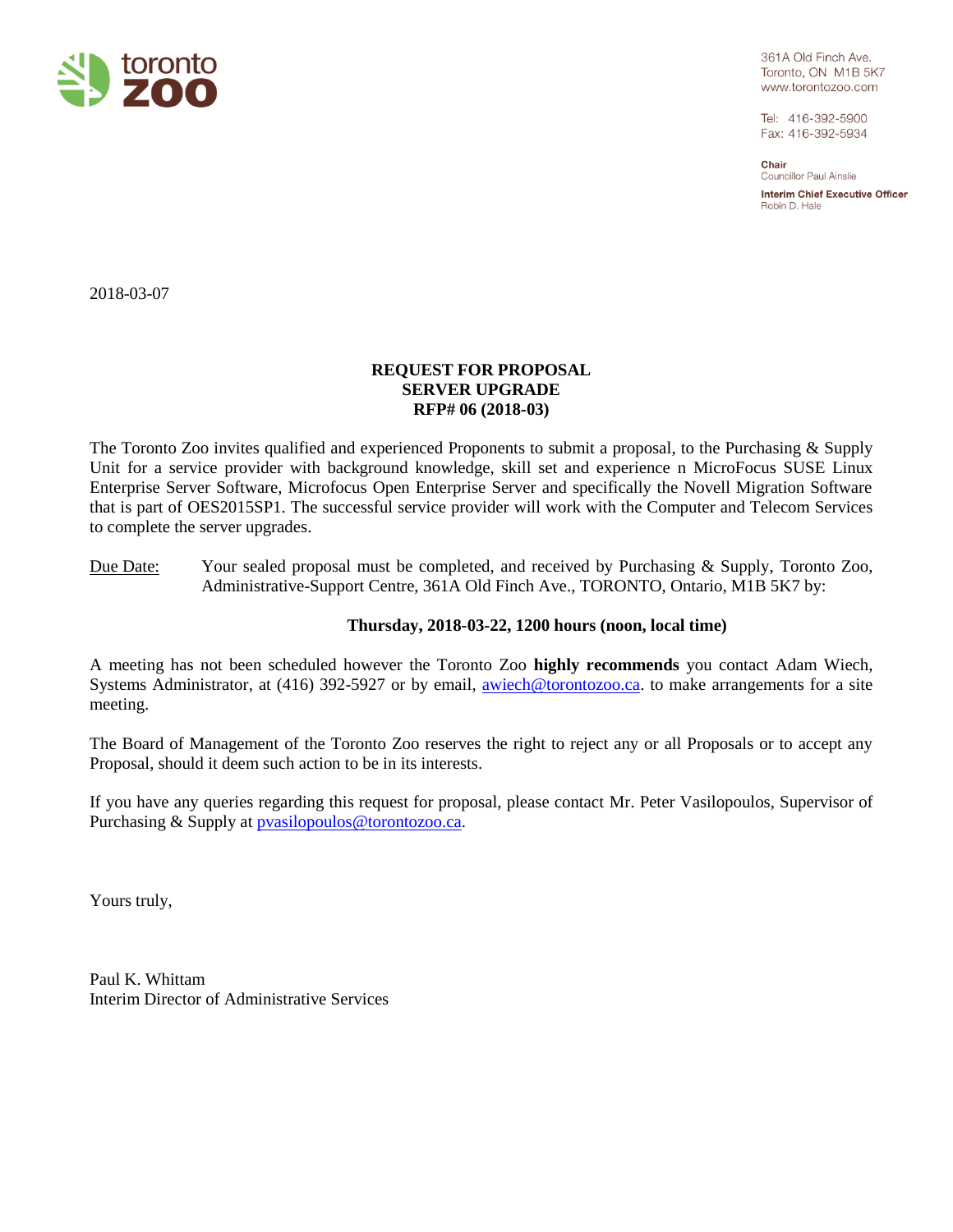Ē

# **Table of Contents**

| <b>SECTION</b>    | <b>SECTION DESCRIPTION</b>                            | PAGE (S) |
|-------------------|-------------------------------------------------------|----------|
| <b>RFP LETTER</b> | <b>Invitation Letter</b>                              |          |
| <b>T.O.C.</b>     | Table of Contents                                     | 2        |
| 1.0               | Instructions                                          | 3        |
| 2.0               | Background and Scope of Work                          | 4        |
| 3.0               | Proposal Content                                      | 5        |
| 4.0               | Time Period for Implementation and Project Completion | 6        |
| 5.0               | Proposal Evaluation Criteria                          | 6        |
| 6.0               | <b>Definitions and General Terms</b>                  | 8        |
| 7.0               | Proposal Forms                                        | 13       |
|                   | References                                            | 14       |
|                   | <b>List of Subcontractors</b>                         | 14       |
|                   | Submission label                                      | 15       |
|                   |                                                       |          |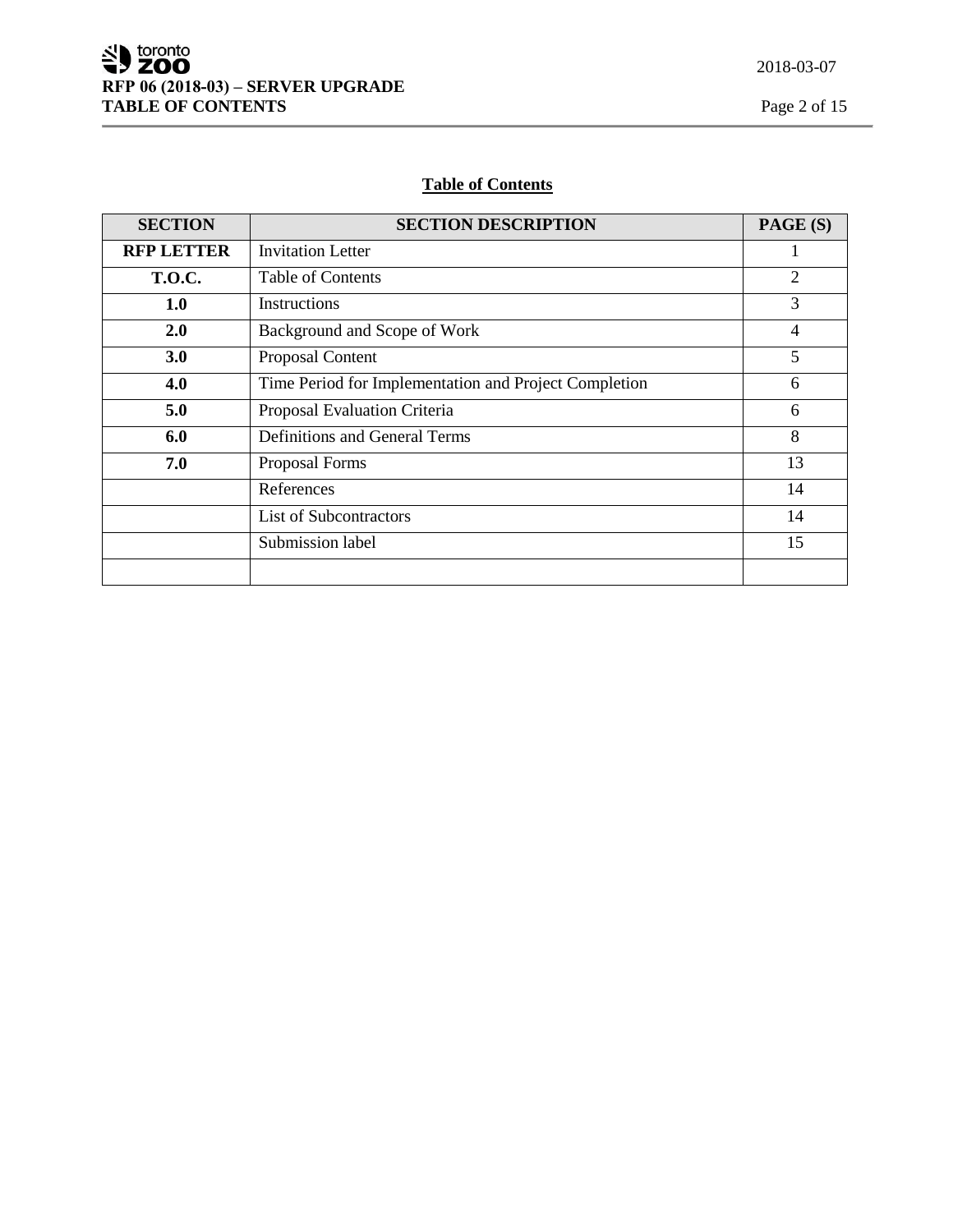# **1.0 INSTRUCTIONS**

- 1.1 Review the attached RFP issued and the RFP requirements and return your complete proposal with the enclosed SUBMISSION FORMS by due date and time.
- 1.2 Your sealed proposal must be completed, and received by Purchasing & Supply, Toronto Zoo, Administrative-Support Centre, 361A Old Finch Ave., Toronto, Ontario, M1B 5K7 by: **Thursday, 2018-03-22, 1200 hours (noon, local time).**
- 1.3 Provide **four (4)** copies of your proposal**, one (1)** unbound signed and clearly marked as ORIGINAL and **three (3**) copies of the original proposal clearly marked as COPY and **one (1)** electronic copy (Microsoft Word or Adobe Acrobat PDF) on a CD or flash drive in a sealed package or envelope. The original and all copies should be identical (excluding any obvious differences in labeling as noted above).
- 1.4 If the Toronto Zoo determines that an amendment is required to this RFP, the Toronto Zoo representative will issue by email or post a written addendum on the Toronto Zoo Website that will form part of this RFP. It is the responsibility of the bidder to check the website and to download the addendum from the Toronto Zoo's website. No amendment of any kind to the RFP is effective unless it is provided by email or posted in a formal written addendum on the Toronto Zoo website. Upon submitting a Proposal, Proponents will be deemed to have received notice of all addenda and acknowledged on the submission form.
- 1.5 Proposals must not be submitted by facsimile or email.
- 1.6 Use the attached submission label when you submit your response in a sealed envelope or package and deliver to the Toronto Zoo.
- 1.7 The person(s) authorized to sign on behalf of the Proponent and to bind the Proponent to statements made in response to this Request for Proposal must sign the proposal.
- 1.8 All proposals will be irrevocable for a period of ninety (90) days from the date of the proposal submission deadline.
- 1.9 Pricing should be in **Canadian dollars**. The exchange rate for any foreign currency will be determined using the Bank of Canada daily rate.
- 1.10 Include product literature, information, samples, and pictures, as necessary.
- 1.11 Quote discounts or quantity price breaks separately on FORMS.
- 1.12 If you have any queries regarding this request for proposal, please contact Mr. Peter Vasilopoulos, Supervisor of Purchasing & Supply at 416 392-5916 o[r pvasilopoulos@torontozoo.ca.](mailto:pvasilopoulos@torontozoo.ca)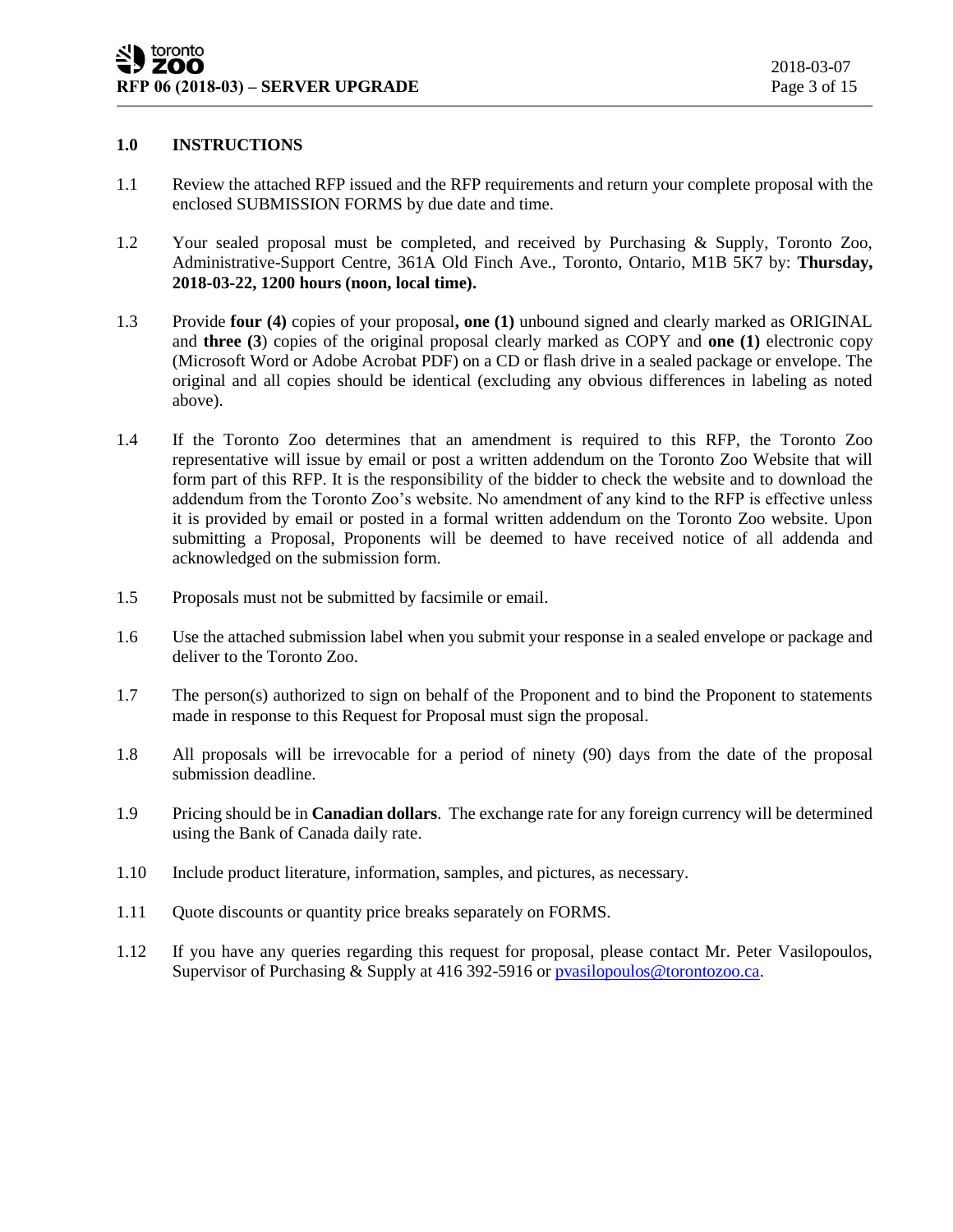# **2.0 BACKGROUND AND SCOPE OF PROJECT**

The Toronto Zoo opened in 1974 and is Canada's premier zoo and one of the top 10 zoos in the world. The Zoo is fully accredited by the Canadian Association of Zoos and Aquariums (CAZA) and the Association of Zoos and Aquariums (AZA). The Zoo is a not-for-profit and is stewarded by a Board of Management supported by a professional staff of 277 permanent, approximately 126 non-perm FTE's and more than 400 volunteers. The Zoo is home to over 5000 animals representing 450 different species, many of which are classified as endangered in the world.

The Zoo's mandate is to build awareness of and involvement in the conservation of animals and their habitats. The Zoo undertakes scientific research for the advancement of wildlife management and for the conservation of irreplaceable genetic resources, both animal and plant. The Toronto Zoo wants to increase awareness for their leadership in wildlife conservation and advocating for wildlife and habitats. We plan to focus on Canadian species and habitats while continuing to be active globally.

**Our Mission**: Become a living centre for education and science, committed to providing compelling guest experiences and inspiring passion to protect wildlife and habitats.

**Our Vision**: Canada's national leader in saving wildlife to ensure the rich diversity of nature for future generations.

The Toronto Zoo site occupies 710 acres located in the Rouge Valley on the north east side of the City of Toronto. The Zoo is open every day except December 25. Each year the Zoo welcomes on average 1.3 million visitors with approximately 80% of visitors attending between the months of May to October. In the last 5 years, attendance achieved has ranked in the top ten years in the Zoo's history. The Zoo is a highly regarded educational resource with over 120,000 children from K-12 visiting annually and enrolled in extracurricular educational programs and tours. In addition, the Zoo offers a membership program and currently has a membership household base of approximately 30,000.

2.1 Non-exclusivity

Any contract as a result of the RFP will be on a non-exclusive basis. The Toronto Zoo may, at its sole discretion, purchase the same or similar services, from other sources during the term of the Contract.

# 2.2 **SCOPE OF PROJECT**

The Toronto Zoo is seeking the services of a qualified service provider with background knowledge, skill set and experience in MicroFocus SUSE Linux Enterprise Server Software, Microfocus Open Enterprise Server and specifically the Novell Migration Software that is part of OES2015SP1.

The service provider is expected to have:

- a) Intermediate to Advanced SUSE LINUX Enterprise Server (SLES) knowledge. Critical knowledge covering SLES11SP3 and SLES11SP4 and greater needed. Full knowledge of both in place upgrading, and full server to server migration.
- b) Intermediate to Advanced Open Enterprise Server (OES) knowledge. Critical knowledge covering OES11SP1 and OES2015SP1 and greater needed. Full knowledge of both in place upgrading, and full server to server migration. Full knowledge and support of building and supporting NSS32 and NSS64 volumes management (NSS = Novell Storage Services) and ACL migration and full adherence to all existing ACLs, file and directory permissions.
- c) Advanced knowledge of Novell Migration Tool (formerly "Server Consolidation Toolkit 1.2). Critical Advanced knowledge of OES2015SP1 (and greater) Migration Tool use and application.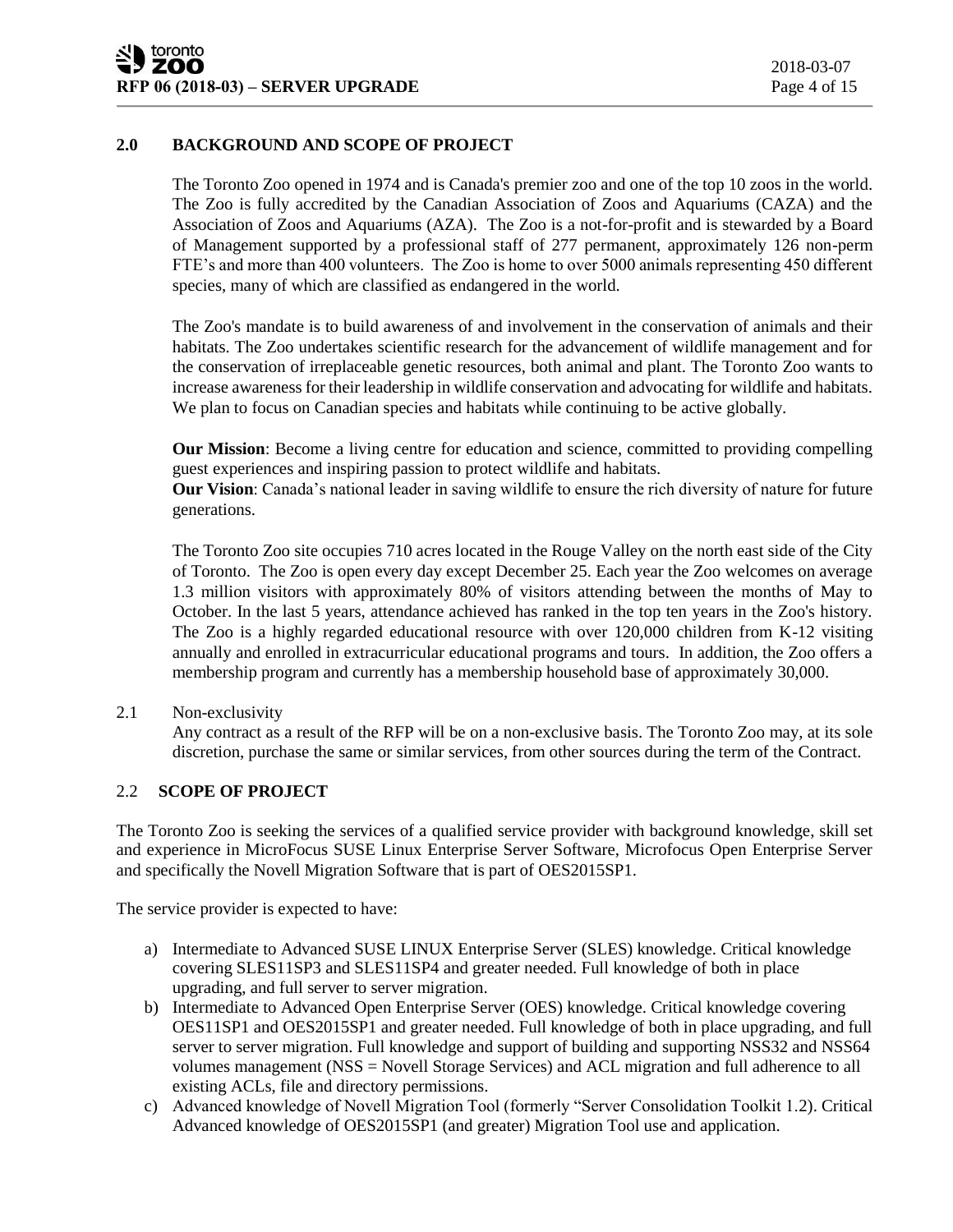#### toronto **ZOO RFP 06 (2018-03) – <b>SERVER UPGRADE** Page 5 of 15

- d) Intermediate to advanced Shell Script knowledge to write and create a manual shell script to maintain patch upgrades using zypper ref, zypper patch-check, zypper update using detailed MicroFocus repositories (at command-line). This is needed for all servers to be worked on.
- e) Advanced knowledge of HP DL380 GEN9 servers hardware and specifically the HP provisioning tool. Full advanced knowledge to bare-bones server build using HP provisioning tool. Full knowledge of setup and support for ext3/ext4/brtfs.

# 2.3 **SCOPE OF WORK**:

Contractor shall provide the Services and Deliverable(s) as follows:

Toronto Zoo has 3 servers (TZLION, TZBISON, and TZEMU) that need in-place upgrading:

- a) from sles11sp3 to sles11sp4 (or greater)
- b) from OES11sp2 to OES2015sp1 (or greater)
- c) Build all update shell scripts, apply all current updates.
- d) All work cannot impact users and NOT result in any daily loss of service. Majority of work is required to happen after hours of operation, overnight.

We have 1 server (TZCHEETAH) that needs to have a data & hardware migration (NEW SLES, NEW OES, NEW Hardware) to secondary NEW Server (TZCHEETAH2):

- a) Full Migration to NEW Hardware with DASD
- b) from sles11sp3 to sles11sp4 (or greater)
- c) from OES11sp2 to OES2015sp1 (or greater)
- d) Novell Migration Tool to transfer all data and permissions to Upgraded SLES/OES server (TZCHEETAH2.) NSS to NSS volume transfers.
- e) Retire TZCHEETAH1.
- f) Rename TZCHEETAH2 to be TZCHEETAH1
- g) Build all update shell scripts, apply all current updates.
- h) All work cannot impact users and NOT result in any daily loss of service. Majority of work is required to happen after hours of operation, overnight.

Critical to note: our SUSE enterprise servers have not been patched in 2 years, and are beyond the scope of Microfocus support

Critical to note2: all of our Enterprise systems do not use NAS or SAN, ONLY DASD.

The work will be done at 361A Old Finch Ave, Toronto, On M1B 5K7 Canada

Proposed work should be cost effective and warrantied.

# **3.0 PROPOSAL CONTENT**

Proposals submitted in response to this RFP should be detailed, succinct and demonstrate attention to the scope of work as outlined in section 3.0 of the RFP and included the following:

- 3.1 Table of Contents
- 3.2 Signed Proposal Submission Forms
- 3.3 Executive summary
- 3.4 A profile and summary of corporate history including major clients and business partners and full description of deliverable.
- 3.5 A detailed listing of server upgrade experience. Identify all personnel who will be assigned to the project
- 3.6 A detailed schedule that is based on the scope of work. Include all activities, including milestones, project meetings, interim reports and progress reports required for this project.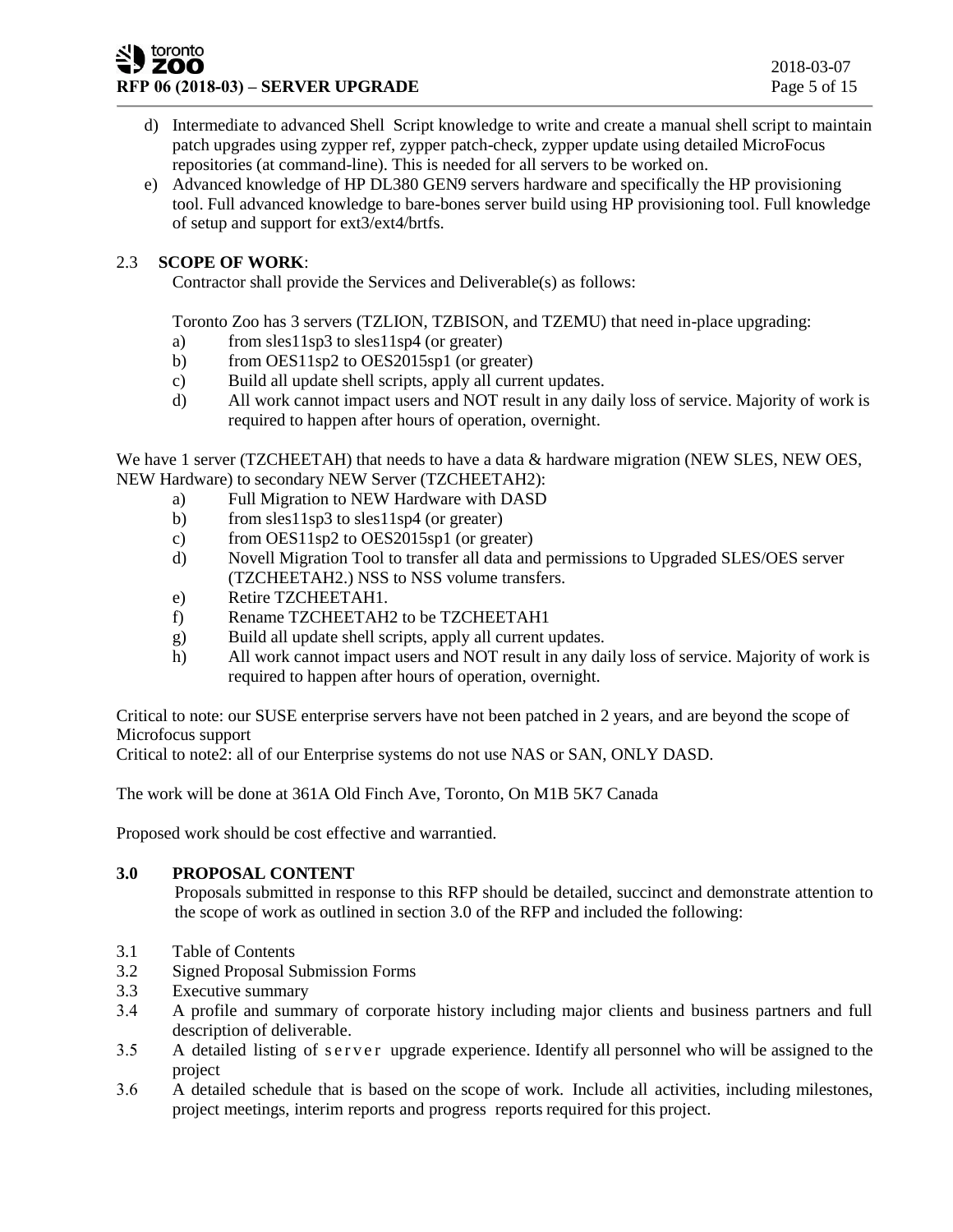#### toronto ZOO **RFP 06 (2018-03) – <b>SERVER UPGRADE** Page 6 of 15

- 3.7 Provision of a priced methodology complete with a time allotment for the work requested, this shall form the basis for payments to the successful proponent. An all-inclusive fixed price budget for the delivery of the project and work is to be submitted with the proposal. Supplement this with a schedule of fees for staff to be assigned to the project. These rates shall be the basis for adjustments to the value of the contract in the event the scope of work varies from that proposed.
- 3.8 Provide the name, location, client reference and brief description of three (3) Canadian reference of successful implementation under the direct responsibility of the Proponent.

The Proponent should submit a Submission in a particular submittal format, to reduce paper, encourage our recycled product expectations, and reduce package bulk. Bulk from binders and large packages are unwanted. Vinyl plastic products are unwanted.

Please do not use any plastic or vinyl binders or folders. The Toronto Zoo prefers simple, stapled paper copies. If a binder or folder is essential due to the size of your Proposal, they should be fully 100% recycled stock.

The Toronto Zoo seeks and prefers submittals on 100% Post Consumer Fibre (PCF) paper, consistent with the Toronto Zoo's environmental practices. All copies of all pages of the Proposal should be printed in duplex (i.e. on both sides of the pages) where possible

# **4.0 TIME PERIOD FOR IMPLEMENTATION AND PROJECT COMPLETION**

- 4.1 The project is targeted to be completed by  $Q2$ , 2018 timeframe. We are interested in proposals that can come as close as possible to this date. A project schedule, is to be submitted with the proposal.
- 4.2 Based on this, provide work schedule detailing the timing of tasks and significant activities or milestones.
- 4.3 Any other comments or suggestions relating to the success of the Work.

# **5.0 PROPOSAL EVALUATION CRITERIA**

Each proposal will be evaluated on, but not necessarily limited, to the following criteria

- 1. Compliance with conditions of this RFP.
- 2. Depth & detail level of proposal including Proponent profile and proposed work program including:
	- a) A profile and summary of corporate history including the date company started
	- b) Major clients and business partners.
- 3. Demonstrated previous experience and individuals proposed, in providing with similar work as requested by the Toronto Zoo including:
	- (a) References as noted in section 7.1 of the submission form

Proposals will be evaluated through a comprehensive review and analysis by the Evaluation Committee.

The aim of the Evaluation Committee will be to select the Proposal which in its opinion meets the Toronto Zoo's requirements under this RFP and provides the best overall value to the Toronto Zoo.

By responding to this RFP, Proponents will be deemed to have agreed that the decision of the Evaluation Committee will be final and binding.

# 5.1 **Selection Criteria**

The Evaluation Committee will utilize the evaluation and selection process to establish a Total Score for each Proposal as noted in 6.2 below. Based on this scoring, high-scoring proponents may be asked to attend an interview, and a final selection made on the basis of proposal and interview evaluation.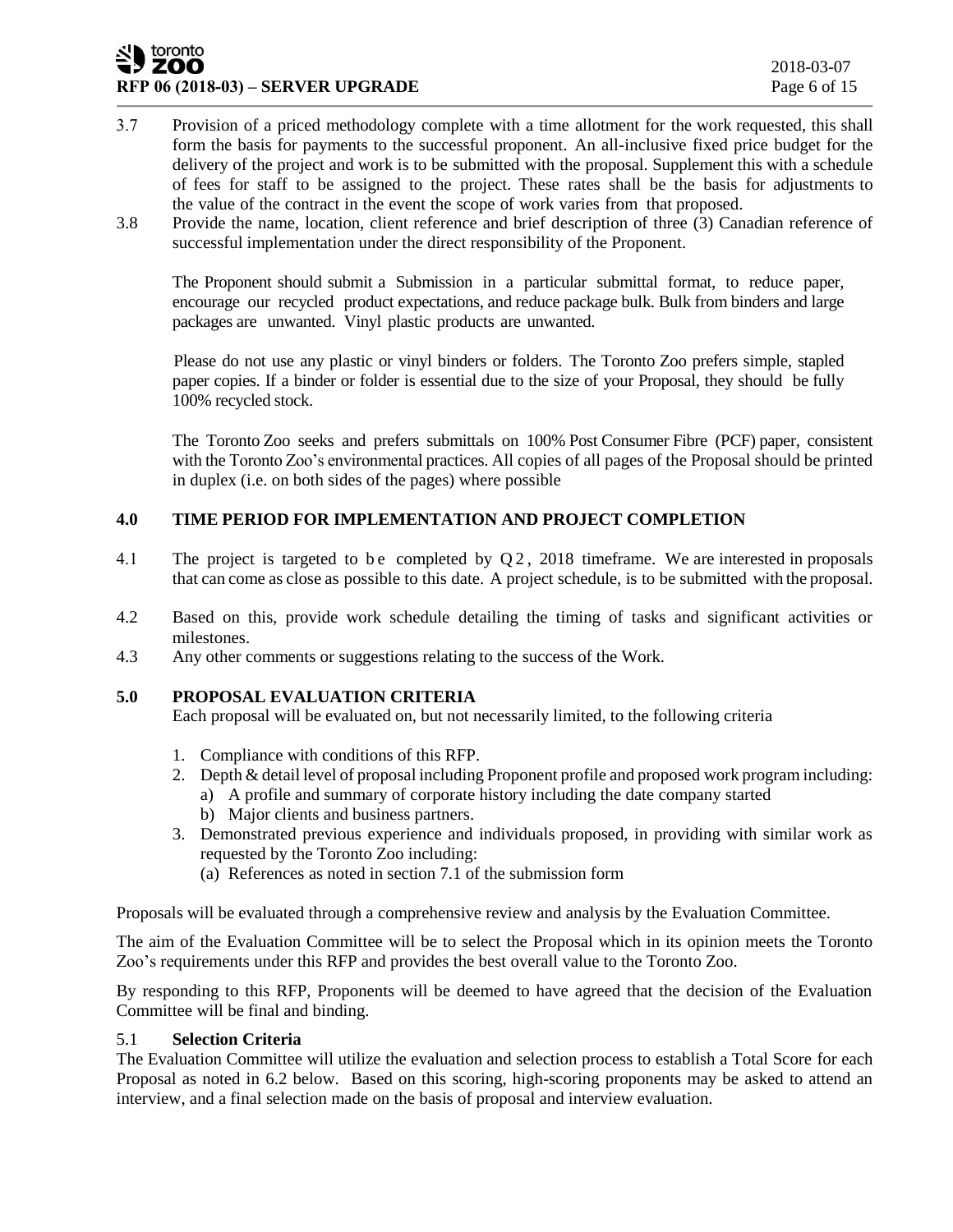# 5.2 **Selection Process**

The Evaluation Committee will score the proposals using the Evaluation Criteria Table below.

| <b>Evaluation Criteria</b>                                                                                                                                                                                                                                                                                                          |                                   |
|-------------------------------------------------------------------------------------------------------------------------------------------------------------------------------------------------------------------------------------------------------------------------------------------------------------------------------------|-----------------------------------|
| <b>Criteria</b>                                                                                                                                                                                                                                                                                                                     | Points available<br>to be awarded |
| Depth & detail level of proposal including Proponent profile and proposed work<br>program                                                                                                                                                                                                                                           | 20                                |
| Demonstrated previous experience and individuals proposed, in providing with<br>similar work as requested by the Toronto Zoo                                                                                                                                                                                                        | 20                                |
| A detailed listing of server upgrade experience.                                                                                                                                                                                                                                                                                    | 10                                |
| <b>Project Deliverables</b>                                                                                                                                                                                                                                                                                                         | 20                                |
| Proposal cost, initial and recurring                                                                                                                                                                                                                                                                                                | 30                                |
| TOTAL                                                                                                                                                                                                                                                                                                                               | 100                               |
| <b>Interview:</b> At the discretion of the Toronto Zoo, proponents who have received a<br>high ranking may be invited to an interview with the Evaluation Committee, the<br>results of which will be used by the Committee as a mechanism to revisit, revise,<br>confirm and finalize the score and select the Preferred Proponent. |                                   |
| Proponent's Presentation $\&$ ability to answer questions during the Interview                                                                                                                                                                                                                                                      | 50                                |

Based on the paper submission proposal scoring, high-scoring Proponents may be asked to attend an interview. A Total Score (Interviewed Proponents) will be determined, including the Proponent's interview score. This Total Score (Interviewed Proponents) will be used for the final ranking of Proponents.

# 5.3 **Clarifications**

As part of the evaluation process, the Evaluation Committee may make requests for further information with respect to the content of any Proposal in order to clarify the understanding of the Proponent's response. The clarification process shall not be used to obtain required information that was not submitted at time of close or to promote the Proponent's company.

The Evaluation Committee may request this further information from one or more Proponents and not from others.

#### 5.4 **Interviews**

The Toronto Zoo reserves the right to interview one or more high-scoring Proponents. Proponents will be shortlisted for an interview based on the scoring of their written proposals using the above Evaluation Table.

The representative of a Proponent at any interview scheduled is expected to be thoroughly versed and knowledgeable with respect to the requirements of this RFP and the contents of its Proposal, and must have the authority to make decisions and commitments with respect to matters discussed at the interview, which may be included in any resulting Agreement.

The staff team proposed by the Proponent is an important element in the selection criteria and should be present for the interviews.

The Evaluation Committee may interview any Proponent(s) without interviewing others, and the Board will be under no obligation to advise those not receiving an invitation until completion of the evaluation and selection process.

# 5.5 **Evaluation Results**

Upon conclusion of the evaluation process including any interview, if applicable, a final recommendation will be made by the Evaluation Committee.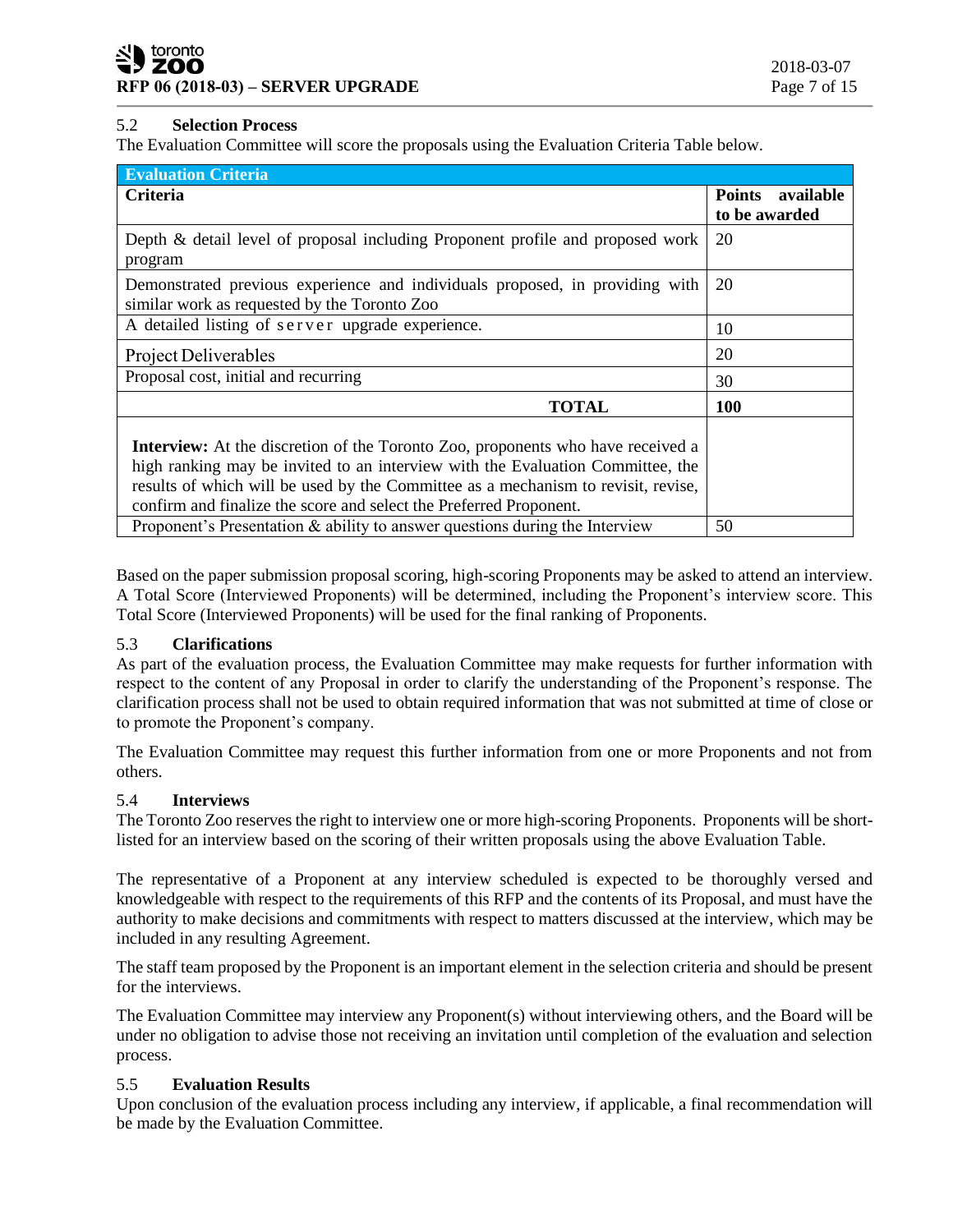### toronto **ZOO RFP 06 (2018-03) – SERVER UPGRADE Page 8 of 15**

Proposal evaluation results shall be the property of the Toronto Zoo and are subject to MFIPPA. Evaluation results may be made available to members of the Board/City Council on a confidential basis and may be subject to public release pursuant to MFIPPA.

#### 5.6 **Negotiations and Agreement**

The award of any Agreement will be at the absolute discretion of the Toronto Zoo. The selection of the Preferred Proponent will not oblige the Toronto Zoo to negotiate or execute an Agreement with that Preferred Proponent.

The Toronto Zoo shall have the right to negotiate on such matter(s) as it chooses with the Preferred Proponent without obligation to communicate, negotiate or review similar modifications with other Proponents. The Toronto Zoo shall incur no liability to any other Proponent as a result of such negotiation or alternative arrangements.

During negotiations, the scope of the services may be refined, issues may be prioritized, responsibilities among the Proponent, all staff and sub-consultants provided by it and the Board may be settled and the issues concerning implementation may be clarified.

The Preferred Proponent, shall be required to enter into an agreement (the "Agreement") in the form of the Photo Capture Draft Agreement attached as Appendix "A" to this RFP. The terms and conditions of the draft Agreement in Appendix A may be subject to such amendments as may be negotiated by the Toronto Zoo, in its sole discretion, with the successful Proponent.

If any Agreement cannot be negotiated within thirty (30) business days of notification to the Preferred Proponent, the Toronto Zoo may, at its sole discretion, choose to continue negotiations for a period of time, terminate negotiations with that Proponent and negotiate an Agreement with another Proponent, or abort the RFP process and not enter into any Agreement with any of the Proponents.

# **6.0 DEFINITIONS & GENERAL TERMS**

#### 6.1 **Definitions:**

In this RFP the following terms have ascribed to them the following meanings:

- (a) **"Board" or "Toronto Zoo"** means the Board of Management of the Toronto Zoo;
- (b) **"CEO"** means the Chief Executive Officer of the Toronto Zoo;
- (c) **"COO"** means the Chief Operating Officer or designate of the Toronto Zoo;
- (d) **"Contract**" means the purchase order issued or written contract agreement resulting from this RFP executed by the Toronto Zoo and the Contractor, substantially in the form of the contract agreement attached;
- (e) **"Contractor"** means the Preferred Proponent if any, who enters into the Contract;
- (f) **"Preferred Proponent**" means the Proponent whose Proposal, as determined through the evaluation analysis described in the RFP, provides the best overall value in meeting the Toronto Zoo's requirements, and with whom a Contract will be considered;
- (g) **"Proposal"** means a proposal submitted in response to this RFP;
- (h) "**Proponent**" means the person, vendor, firm or partnership, consortium or joint venture that submits, or intends to submit, a proposal in response to this RFP;
- (i) "**RFP**" means the Request for Proposals document in its entirety, inclusive of any addenda that may be issued by the Toronto Zoo;
- (j) "**Submission**" and /or "**Proposa**l" means the Proponent's written reply or submission in response to this RFP;
- (k) **"Work"** means all work required under these documents, and in accordance with the Contract Requirements, General Requirements, and Specifications;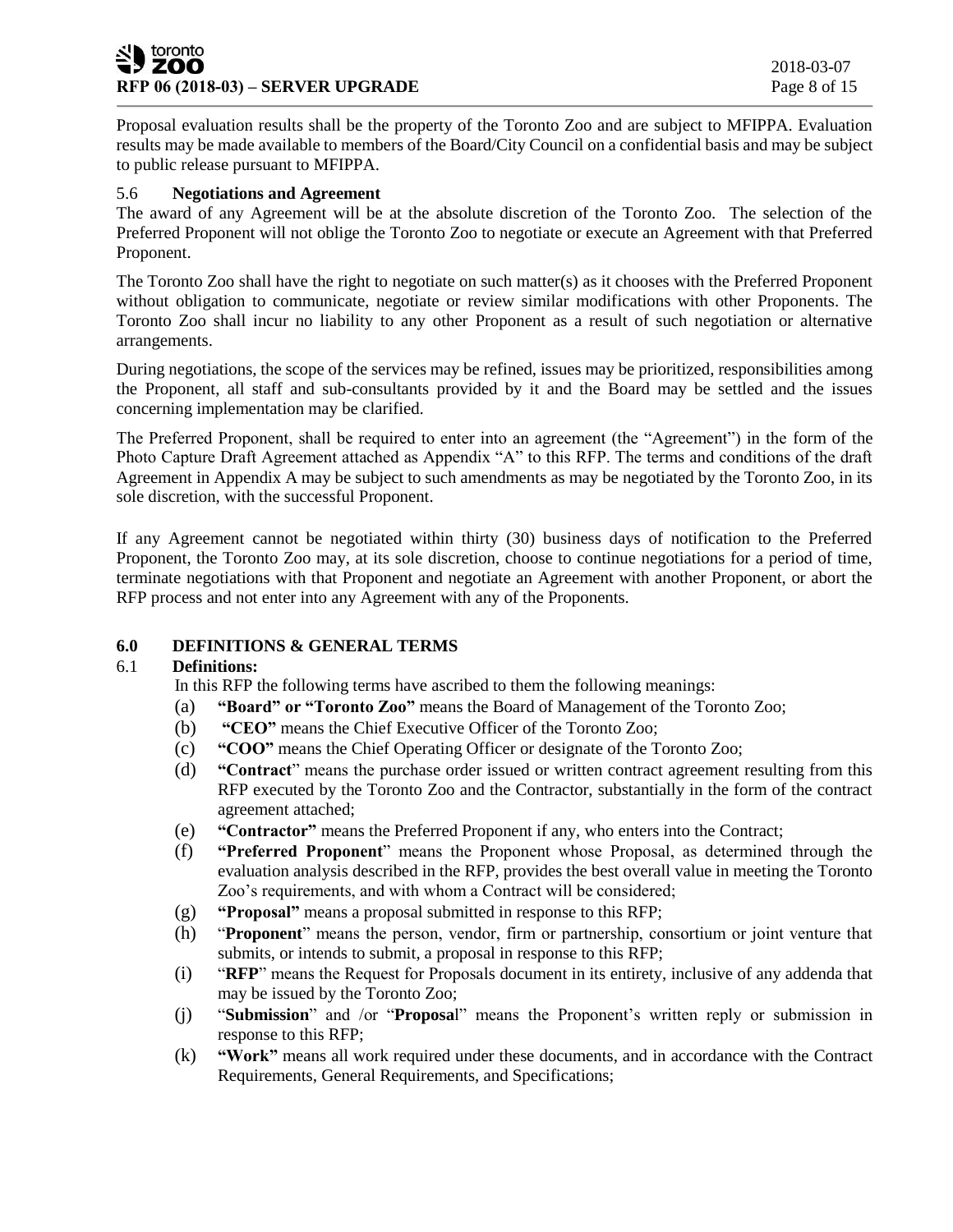# 6.2 **Proponent Assurance:**

Unless otherwise stated, the goods, material, articles, equipment, work or services, specified or called for in or under this Proposal, shall be delivered or completely performed, as the case may be, by the Proponent as soon as possible and in any event within the period set out herein as the guaranteed period of delivery or completion.

# 6.3 **Country of Origin:**

Whenever possible, the goods, materials, articles or equipment, specified or called for in or under this Proposal, shall be of Canadian origin and manufacture.

### 6.4 **Invoicing:**

Unless otherwise indicated herein, the prices stated are payable in Canadian Funds at the head office of the Toronto Zoo. Provincial Sales Tax and Goods and Services Tax where applicable shall each be shown as a separate item. The Proponent's GST registration number must be indicated on the invoice.

The Proponent shall clearly show any special charges as separate items on the invoice.

Payments to non-resident Proponents may be subject to withholding taxes under the Income Tax Act (Canada). Unless a non-resident Proponent provides the Toronto Zoo with a letter from Revenue Canada Taxation waiving the withholding requirements, the Toronto Zoo will withhold the taxes it determines are required under the Income Tax Act (Canada). Further information is available at the CRA website, [www.cra-arc.gc.ca](http://www.cra-arc.gc.ca/)

### 6.5 **Right to Cancel:**

The Toronto Zoo shall have the right to cancel at any time this Proposal or any contract or any part of any contract resulting from this Proposal in respect of the goods, material, articles, equipment, work or services set out in this Proposal or any such contract or part of such contract, not delivered or performed at the time of such cancellation, and the Toronto Zoo will not be responsible to make any payments in respect of any such goods, materials, articles, equipment, work or services and shall not incur any liability whatsoever in respect thereto.

In the event that the Proponent fails or neglects by any act or omission to comply with any of the conditions set out herein, this Proposal or any contract resulting from this Proposal may be unconditionally cancelled by the Toronto Zoo without notice to the Proponent.

### 6.6 **Interest:**

The Proponent shall not be entitled to any interest upon any bill on account of delay in its approval by the Toronto Zoo.

# 6.7 **Official Agreement:**

No verbal arrangement or agreement, relating to the goods, material, articles, equipment, work or services, specified or called for under this Proposal, will be considered binding, and every notice advice or other communication pertaining thereto, must be in writing and signed by a duly authorized person.

# 6.8 **Insurance, Liability and Policies**

Provide minimum \$5,000,000 general liability insurance in respect of injury or death to a single person or for property damage in a manner satisfactory to the Chief Operating Officer or designate must be maintained through the Project and included in the Fee Proposal.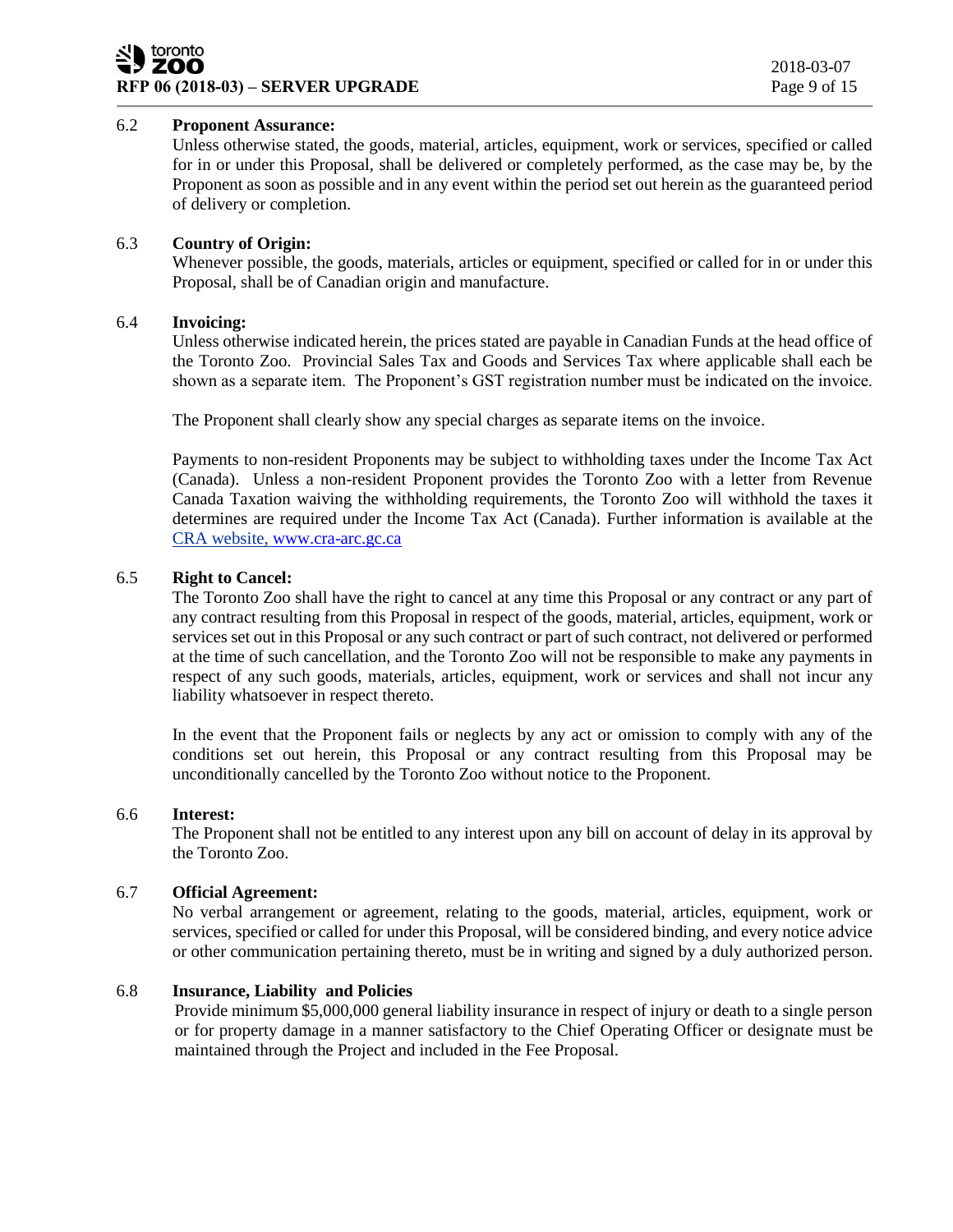All insurance policies shall be endorsed to provide a minimum advance written notice of not less than thirty (30) days, in the event of cancellation, termination or reduction in coverage or limits, such notice to be made to the Chief Operating Officer or designate.

The Proponent shall, as applicable, conform to and enforce strict compliance with the Occupational Health and Safety Act and for purposes of the Act be designated as the "constructor" for the Service.

The Proponent must adhere to all relevant Zoo policies, including, but not limited to, the Contractor Safety Policy, Working in the Vicinity of Animal Containments Policy and the Vehicles on Site Policy, copies of which the Chief Operating Officer or designate, Toronto Zoo, shall supply to the Successful Proponent.

#### 6.9 **Indemnity:**

The Proponent shall at all times well and truly save, defend, keep harmless and fully indemnify the Toronto Zoo, the Board of Management of the Toronto Zoo, the City of Toronto, the Toronto & Region Conservation Authority, and their servants, employees, officers, agents and invitees, from and against all actions, suits, claims, demands, losses, costs, charges, damages, and expenses, brought or made against or incurred by their servants, officers, employees, agents or invitees in any way relating, directly or indirectly, to goods, material, articles or equipment supplied or to be supplied, or to the supplying of goods or services, pursuant to this Proposal, or any other claim, action, suit, demand, loss, cost, charge, damage or expense relating to copyright, trademark or patent with regard directly or indirectly with any such goods, services, material, articles or equipment or the supply or performance thereof.

#### 6.10 **Governing Law**

This RFP and any Proposal submitted in response to it and the process contemplated by this RFP including any ensuing Agreement shall be governed by the laws of the Province of Ontario. Any dispute arising out of this RFP or this RFP process will be determined by a court of competent jurisdiction in the Province of Ontario

#### 6.11 **Guaranty of Proposal:**

All goods, material, articles, equipment, work or services, specified or called for in or under this Proposal, shall be supplied or performed at the price or process and on the basis set forth or referred to in and in accordance with the offer and this Proposal. The basis on which this Proposal is given shall include any specifications, plans, price schedules, samples, addenda or other details pertaining thereto, or provided in connection therewith.

### 6.12 **Formal Contract:**

The Proponent may be required and shall, if requested by the Toronto Zoo, execute and enter into a formal contract that is satisfactory to the solicitor for the Toronto Zoo, in order to document the contract resulting from this Proposal and to embody indemnity and related provisions that in the opinion of such solicitor are required to protect the Toronto Zoo.

#### 6.13 **Warranty of Product:**

The Proponent warrants any goods, material, articles or equipment, to be supplied under or pursuant to this Proposal, that is or are to be made or used for particular purpose, will be fit and suitable for that purpose.

#### 6.14 **Environmental Commitment – G.I.P.P.E.R.**

G.I.P.P.E.R. Statement of Principle – The Toronto Zoo in 1990-07-23, adopted the following G.I.P.P.E.R. (Governments Incorporating Procurement Policies to Eliminate Refuse Committee)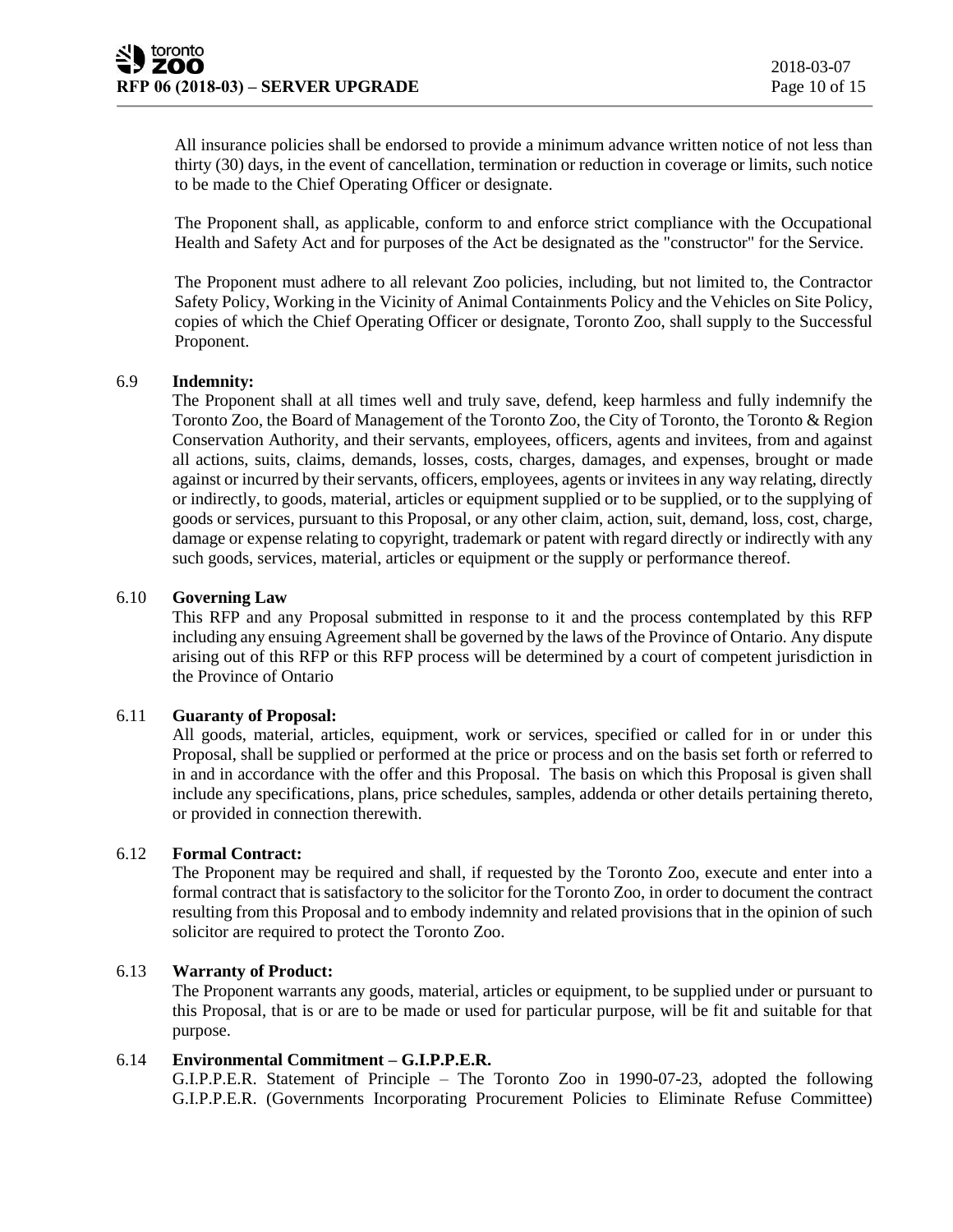Statement of Principle in order to contribute to waste reduction and to further the development and awareness of Environmentally Sound Purchasing.

"In order to contribute to waste reduction and to increase the development and awareness of Environmentally Sound Purchasing, acquisitions of goods and services will ensure that wherever possible specifications are amended to provide for the expanded use of durable products, reusable products and products (including those used in services) that contain the maximum level of postconsumer waste and/or recyclable content, without significantly affecting the intended use of the products or service. It is recognized that cost analysis is required in order to ensure that the products are made available at competitive prices"

All Proponents are encouraged to be pro-active in assisting the Toronto Zoo in achieving this principle. Alternative goods & services, suggested by the Proponent, addressing the above principle will be considered by the Toronto Zoo, within a reasonable price range.

# 6.15 **Proposal/Quotation Costs:**

The proponent shall bear all costs and expenses with respect to the preparation and submission of its proposal/quotation costs and the Proponent's participation in the proposal/quotation/proposal costs process, including, but not limited to: site visits and inspections, all information gathering processes, interviews, preparing responses to questions or requests for clarification from the Toronto Zoo, preparation of questions for the Toronto Zoo, and contract discussions and negotiations.

The Toronto Zoo shall not be responsible for or liable to pay any proposal/quotation costs of any Proponent regardless of the conduct or outcome of the proposal/quotation Request, Purchase Order process or Contract process.

#### 6.16 **Copyright:**

All final custom designs, artwork, etc. shall become the property of the Toronto Zoo. The Toronto Zoo shall retain sole copyright of all work that is developed or created at the request of the Toronto Zoo and the Proponent shall have no rights of sale or production other than the use for personal promotion of the author.

#### 6.17 **Addendum**

If the Proponent finds discrepancies in or omissions from these Specifications or if he/she is in doubt as to their meaning, he/she shall notify the Toronto Zoo, who may issue a written addendum. The Toronto Zoo will make oral interpretations of the meaning of these documents and drawings.

If an addendum(s) are issued by the Toronto Zoo during the proposal period, such addendum(s) must be acknowledged by the Proponent in writing in their pricing submission.

## 6.18 **Toronto Zoo Rights and Options Reserved:**

The Toronto Zoo reserves the right to award the contract to any Proponent who will best serve the interest of the Toronto Zoo. The Toronto Zoo reserves the right, in its sole discretion, to exercise the following rights and options with respect to the proposal submission, evaluation and selection process under this RFP:

- (a) To reject any or all proposals;
- (b) To re-issue this RFP at any time prior to award of work;
- (c) To cancel this RFP with or without issuing another RFP;
- (d) To supplement, amend, substitute or otherwise modify this RFP at any time prior to the selection of one or more Proponents for negotiation;
- (e) To accept or reject any or all of the items in any proposal and award the work in whole or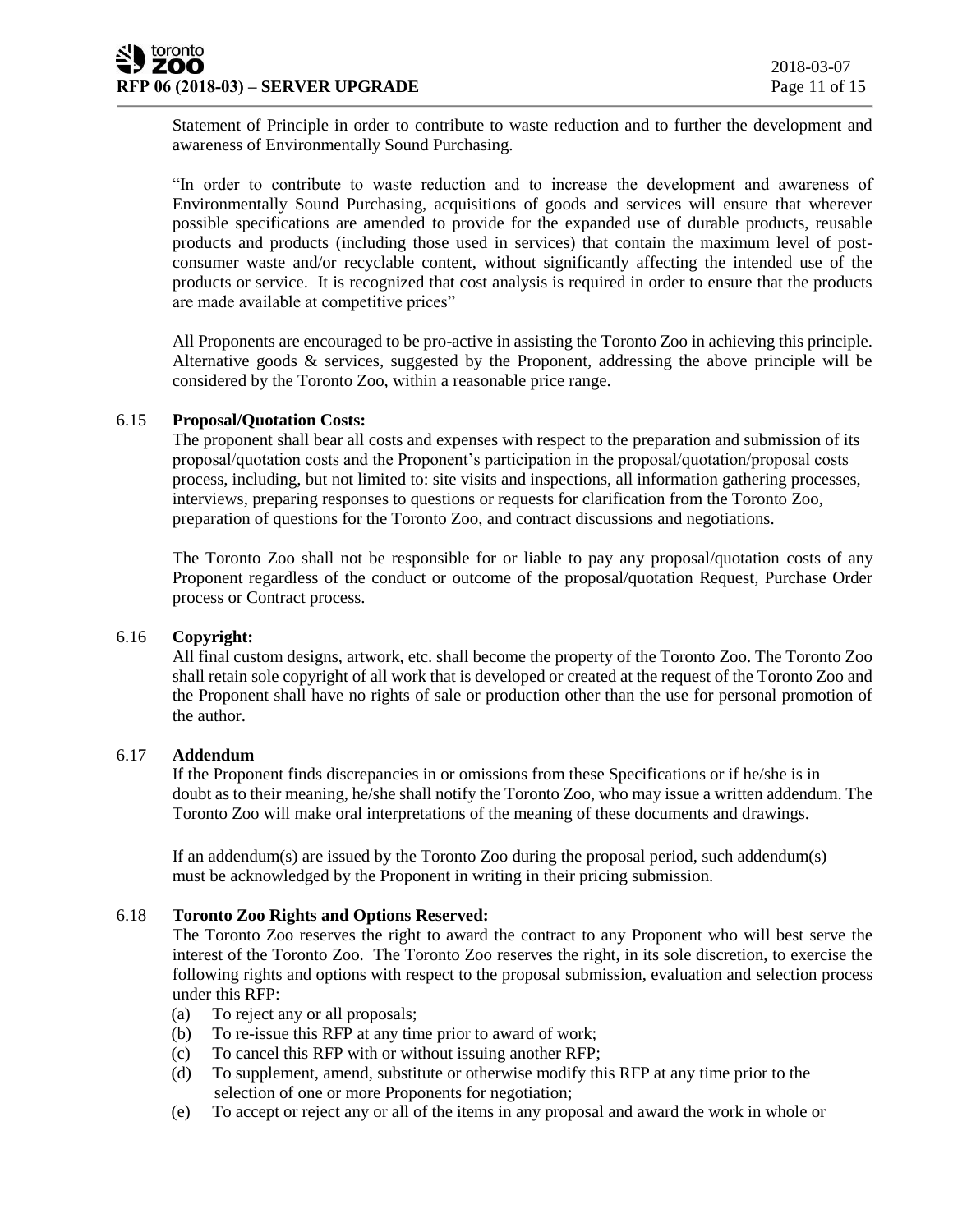in part;

- (f) To waive any informality, defect, non-responsiveness and/or deviation from this RFP and its requirements;
- (g) To permit or reject at the Toronto Zoo's sole discretion, amendments (including information inadvertently omitted), modifications, alterations and/or corrections of proposals by some or all of the Proponents following proposal submission;
- (h) To request that some or all of the Proponents modify proposals based upon the Toronto Zoo's review and evaluation;
- (i) To request additional or clarifying information or more detailed information from any Proponent at any time, before or after proposal submission, including information inadvertently omitted by the Proponent.

# 6.19 **Performance:**

All work to be done under the Contract shall be done to the satisfaction of the Toronto Zoo or their representative authorized to act for them, and the materials and process of preparation and manufacture shall at all times be subject to their examination and inspection and rejection in any stage of the preparation or manufacture.

# 6.20 **Co-ordination of Work:**

The Proponent shall co-ordinate all work with the Toronto Zoo or their representative authorized to act for them, to ensure co-ordination and timely execution of service.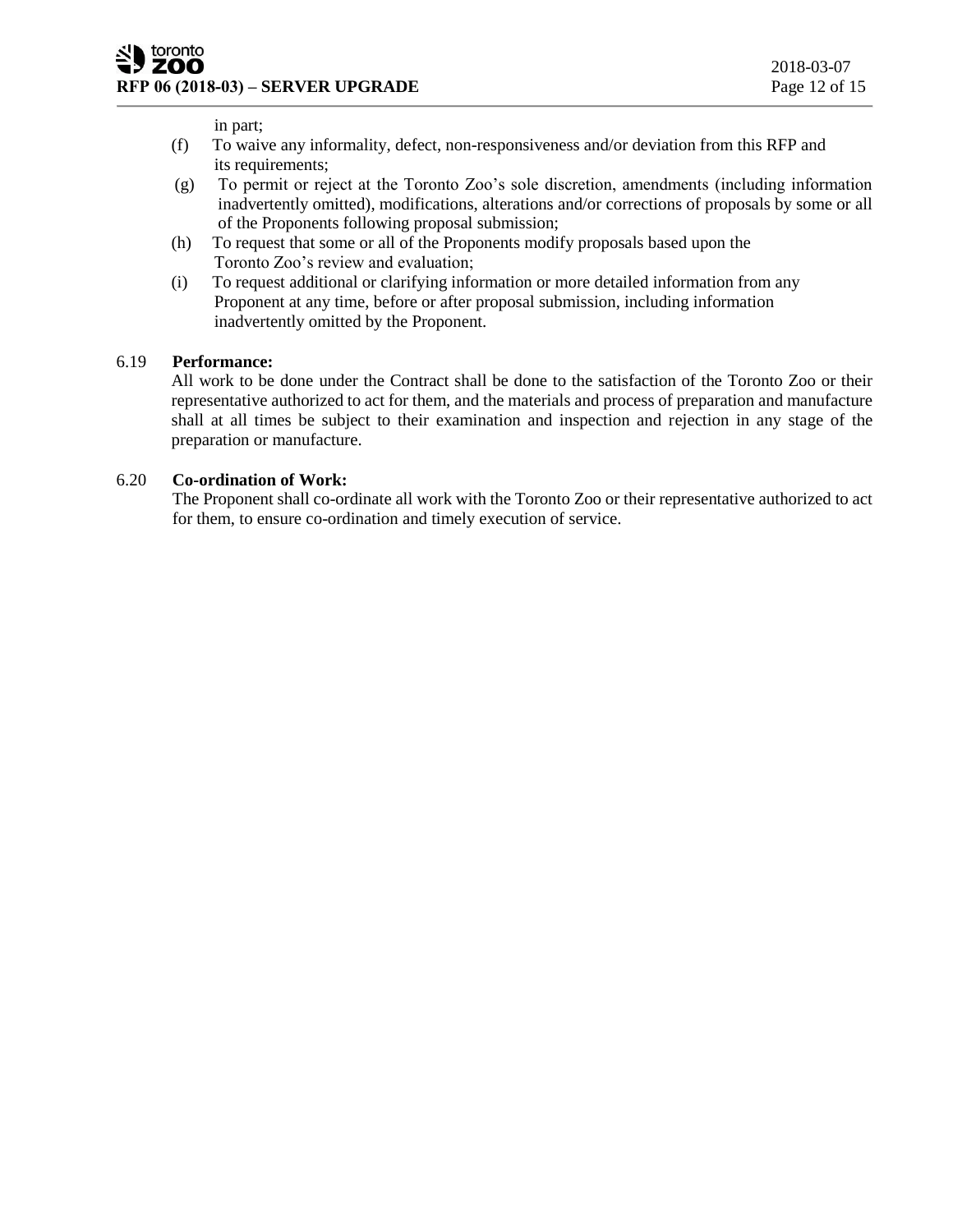# **7.0 SUBMISSION PROPOSAL FORMS**

The undersigned Proponent having reviewed and fully understood the RFP and all terms and requirements of the RFP and all terms and conditions of the RFP and information provided, hereby submits the attached Proposal and supporting materials ("the Proposal") in accordance.

I/We, hereby, have received, allowed for and included as part of our submission all issued Addendum numbered \_\_\_\_\_\_\_\_\_\_.

The Board of Management of the Toronto Zoo reserves the right to reject any or all Proposals or to accept any Proposal, should it deem such action to be in its interests.

By submitting a Proposal the Proponent agrees to all of the terms and conditions of this Request for Proposal.

By signing and submitting this proposal, you are agreeing to the release of your proposal information, as deemed necessary by the Board, in order to conduct business associated with this proposal or project.

| <b>COMPANY INFORMATION</b> |           |  |
|----------------------------|-----------|--|
| Company Name:              |           |  |
|                            |           |  |
| Name of authorized         |           |  |
| <b>Signing Officer</b>     | Title:    |  |
| Signature:                 | Date:     |  |
|                            |           |  |
| <b>Contact Name:</b>       | Title:    |  |
|                            |           |  |
| Address:                   |           |  |
|                            |           |  |
| Telephone #:               | Fax #:    |  |
|                            |           |  |
| Email:                     | Web Site: |  |
|                            |           |  |
| HST#:                      |           |  |
|                            |           |  |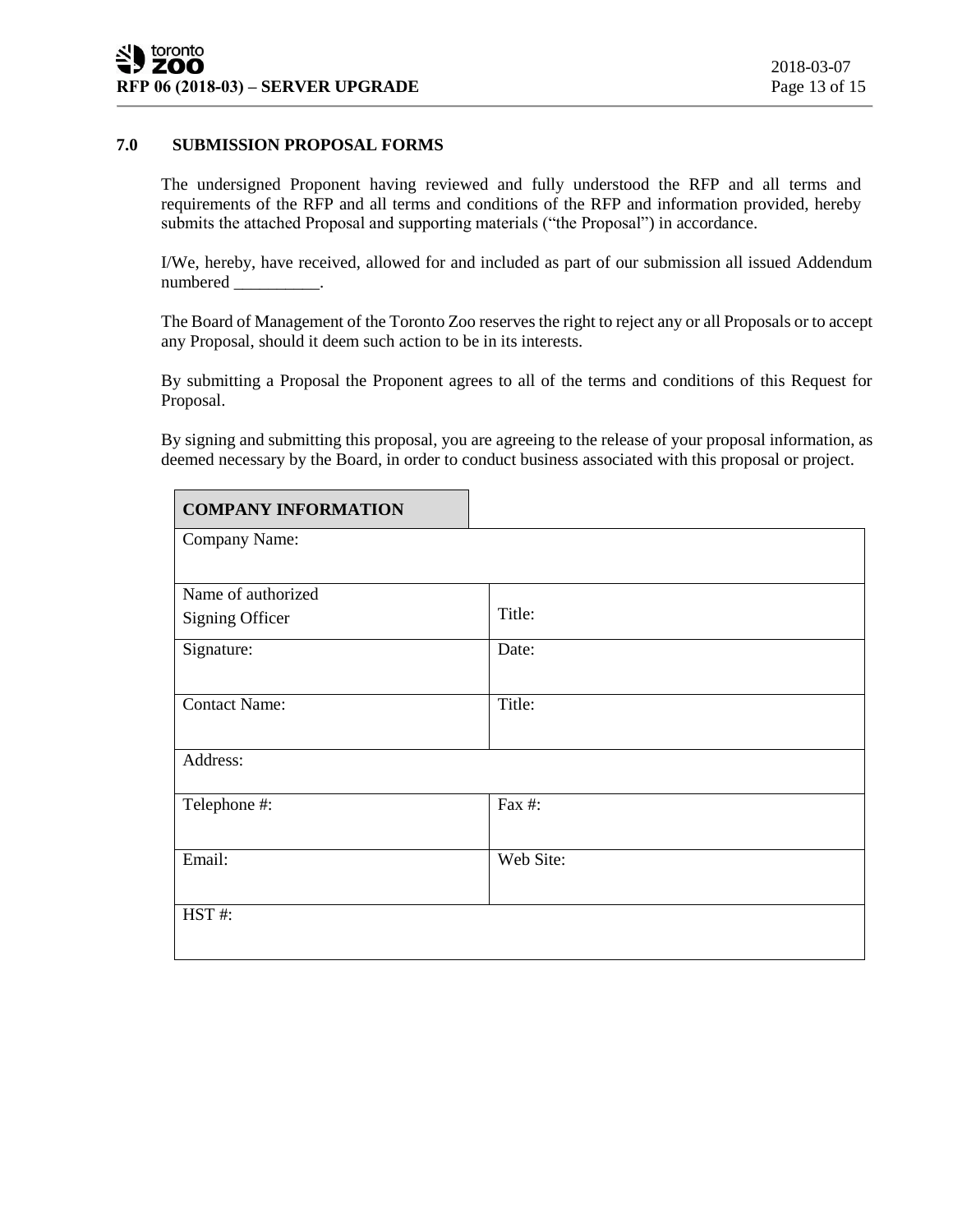# 7.1 **REFERENCE FORM**

# **REFERENCES**

Provide the name, location, client reference and brief description of three (3) projects under the direct responsibility of the Proponent.

| <b>Name and Location</b> | <b>Brief Description</b> | <b>Contact</b> |
|--------------------------|--------------------------|----------------|
|                          |                          |                |
|                          |                          |                |
|                          |                          |                |
|                          |                          |                |
|                          |                          |                |
|                          |                          |                |
|                          |                          |                |
|                          |                          |                |
|                          |                          |                |

# 7.2 **LIST OF SUBCONTRACTORS**

### **LIST OF SUBCONTRACTORS**

The Bidder proposes to sublet the following portions of the Work to the persons, firms, or corporations indicated below:

| <b>SERVICE</b> | <b>NAME/ADDRESS</b> | <b>TELEPHONE</b> |
|----------------|---------------------|------------------|
|                |                     |                  |
|                |                     |                  |
|                |                     |                  |
|                |                     |                  |
|                |                     |                  |
|                |                     |                  |
|                |                     |                  |
|                |                     |                  |
|                |                     |                  |
|                |                     |                  |
|                |                     |                  |
|                |                     |                  |

- Insert "Own Forces" for every portion of the **Work** which the contractor will be performing without a subcontractor.
	- Bidder shall specify nature of work for each "Other" sub-contract.